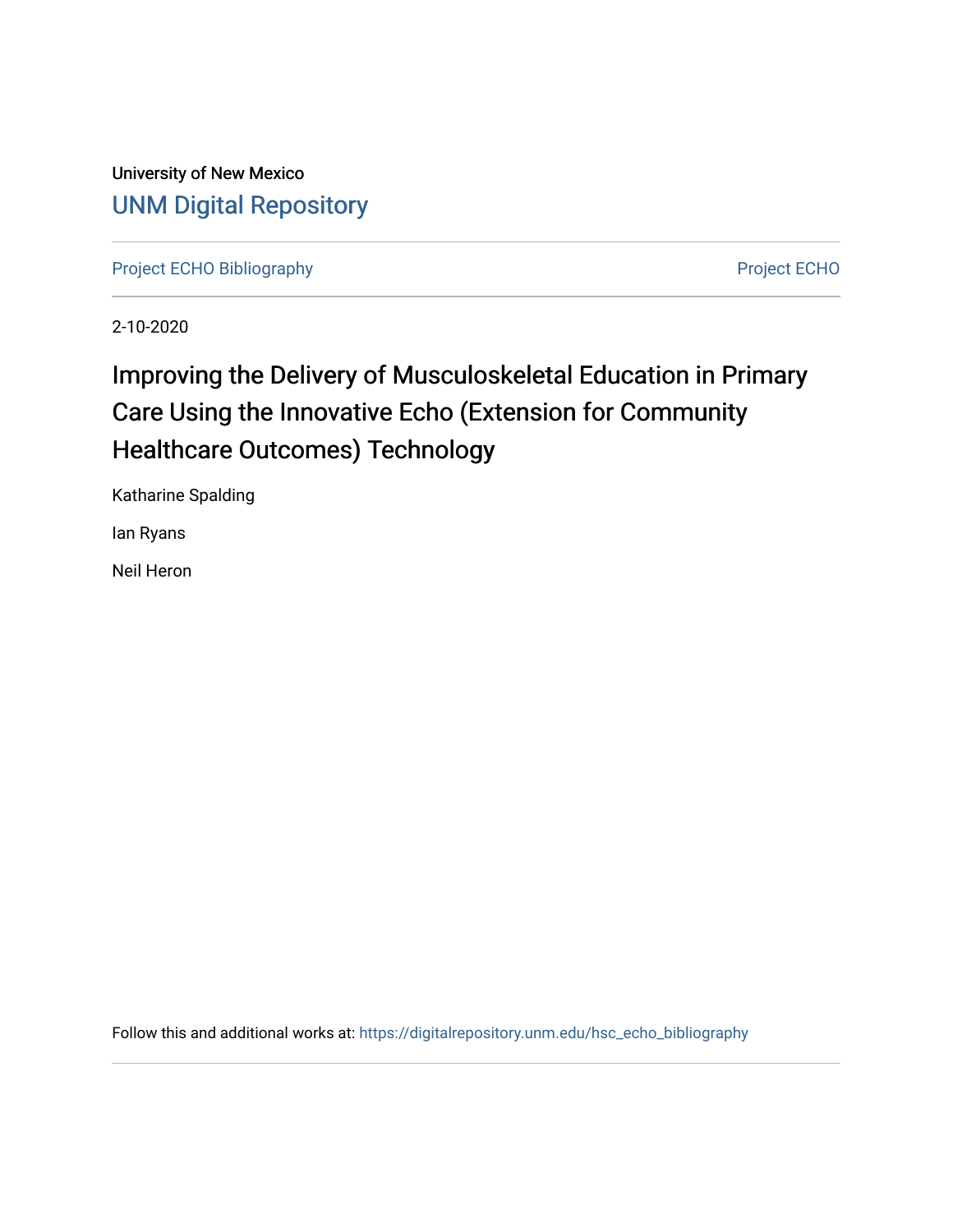

## **Improving the Delivery of Musculoskeletal Education in Primary Care Using the Innovative Echo (Extension for Community Healthcare Outcomes) Technology**

**Katharine Spalding1\*, Ian Ryans<sup>2</sup> , Neil Heron2,3,4**

*<sup>1</sup>Medical School, Queens' University, Belfast, Ireland;2GP Federation, Belfast, Ireland;3Department of General Practice and Primary Care, Queen's University, Belfast, Ireland;4Department of Primary Care, Keele University, Keele, England*

## **ABSTRACT**

**Background:** Extension for Community Healthcare Outcomes (ECHO) is a programme that employs videoconferencing technology to train community-based primary care providers to improve and standardize care across a wide geographical region. This method has not yet been trialled in the UK for improving the capacity of primary care services in managing common musculoskeletal (MSK) complaints.

**Aim:** The aim was to assess the impact of introducing a year-long MSK ECHO education programme in Northern Ireland for general practitioners (GPs).

**Design and setting:** Monthly sessions were held consisting of teaching and case based discussions. Each session lasted on average 90 minutes. A 'hub' consisting of local GP lead educators, supported by colleagues from secondary care, where linked to GPs around Belfast using video conferencing technology.

**Methods:** Topics covered were chosen by participants at the start and covered common MSK complaints in primary care. An initial questionnaire was performed at the start and compared to an evaluation questionnaire at the end.

**Results:** Ten GPs completed the evaluation one year after the project was initiated. The weighted average of the selfconfidence scores in examining a range of individual body parts in general practice increased from a baseline of 3.45 to 4.08. There was an increase in self-assessed ability in diagnosing and treating a number of common MSK complaints and the whole year-long programme was delivered for £ 14,980.

**Conclusion:** This trial shows how a 12-month ECHO intervention can improve self-efficacy in a number of MSK capacities within GP. These preliminary results suggest that ECHO is an affordable, effective solution for providing postgraduate education to working GPs.

**Keywords:** Extension for Community Healthcare Outcomes (ECHO); General practice (GP); Postgraduate medical education

## **INTRODUCTION**

## **Extension for Community Healthcare Outcomes (ECHO)**

ECHO [1] is a tele-mentoring movement that transfers specialist knowledge from secondary and tertiary medical services to primary care and community-based teams. The programme aims

to be an affordable but high-impact solution to the increasing demand on secondary and tertiary healthcare services, as well as expanding the capacity of both primary and community care, in keeping with current models of healthcare [2]. The intention is that a more patients will have access to best-practice speciality care, thus reducing the health disparities nationwide and improving patient outcomes. The ECHO model connects an academic 'hub' of specialists with numerous multi-disciplinary

**Correspondence to**: Katharine Spalding, Medical School, Queens ' University, Belfast, Ireland, Tel: (+44)7598194424; E-mail: kspalding01@qub.ac.uk

**Received**: January 20, 2020; **Accepted**: February 03, 2020; **Published**: February 10, 2020

**Citation:** Spalding K, Ryans I, Heron N (2020) Improving the Delivery of Musculoskeletal Education in Primary Care Using the Innovative Echo (Extension for Community Healthcare Outcomes) Technology. International Journal of Physical Medicine & Rehabilitation 8:536. DOI: 10.35248/2329-9096.20.08.536.

**Copyright:** © 2020 Spalding K, et al. This is an open-access article distributed under the terms of the Creative Commons Attribution License, which permits unrestricted use, distribution, and reproduction in any medium, provided the original author and source are credited.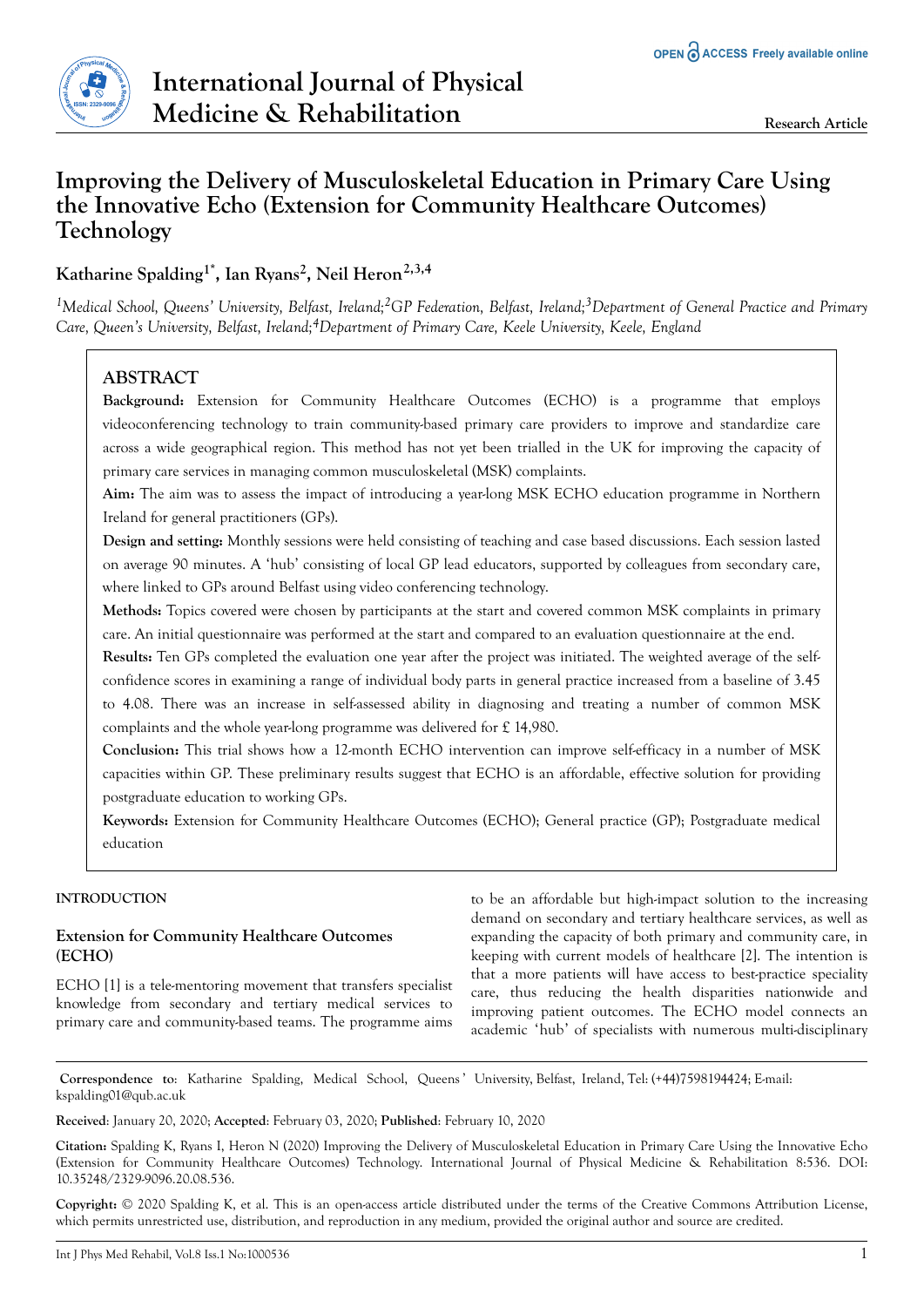primary care 'spokes'; strengthening communication and relationships between the primary and secondary healthcare services. Key messages are delivered by the specialist practitioners and core learning is illustrated through case-based discussion. ECHO is centered on four key principles: using multipoint video-conferencing technology; employing evidencebased best practice; using case-based learning to enhance speciality training in primary care; and adapting services through monitoring plus evaluating outcomes from the ECHO model.

## **Current demand for MSK services in the healthcare system**

The current demand on both primary and secondary care services for musculoskeletal (MSK)-related conditions is significant. 20% of people consult a general practitioner (GP) regarding an MSK problem every year [3], with one in seven consultations concerning MSK conditions [4] and MSK issues are addressed in 12% of GP appointments [5]. An estimated 17.8 million people live with MSK conditions within the UK, i.e. approximately 28.9% of the total population [6]. Furthermore, MSK conditions contributed 1.36 million admissions to consultant care in England during 2016-17; 8.2% of all admissions to consultant care [7]. The resultant strain on secondary services is evidenced through prolonged waiting times, for example the knee and hip elective replacement waiting times averaged approximately 105 days in England, 2015-two of the five highest average waiting times [8]. Increasing capacity and quality of care in the primary care sector should reduce the demand for secondary care referrals, and thus address these healthcare pressures.

## **Belfast GP Federation**

Belfast GP Federations have proposed the delivery of a community-based elective care service for MSK conditions consisting of two main elements. Firstly, a programme of education (primarily delivered *via* ECHO), peer review and local guideline implementation for common MSK conditions, with the intention to increase quality and capacity in primary care. Secondly, a programme of building capacity to improve access to services within the community by providing primary care based clinics and a peer support clinical network. Moreover, the ECHO model is in keeping with the "Triple Aim" [9] of a wider health service agenda, highlighted in the Bengoa Report [10] and the Elective Care Plan (Transformation and Reform of Elective Care Services) [11]. In addition to increasing accessibility to care and management of conditions in the primary care setting, ECHO should enable earlier intervention in chronic MSK conditions and thus avoid/delay expensive secondary care referral where it is clinically appropriate to do so.

To date there have been a number of ECHO trials worldwide, though limited research has been performed on musculoskeletal conditions. One paper examining ECHO's use in chronic pain and opioid stewardship for remote communities within Ontario concluded that ECHO was a promising model for these communities, and that its strengths lie within its simplicity, adaptability, and use of existing telemedicine infrastructure [12]. One systematic review [13] reasoned that project ECHO has the potential to be a cost-effective method to increase primary care knowledge and patient access to healthcare in remote locations, but further research is required to determine its efficacy and potential barriers. Thus far there is a limited evidence base for ECHO within the UK. One UK research group performed a 6 month pilot study on the efficacy of the ECHO model in educating and supporting community hospice nurses. Once again, this trial supports ECHO, stating that the low-cost, highimpact ECHO model provides an affordable solution to addressing growing demands [14]. We therefore wanted to assess the effectiveness of delivering an MSK education programme for GPs within the Belfast area *via* ECHO.

## **AIM**

The aim of this project was to assess the impact of introducing a year-long MSK education programme in Northern Ireland for GPs in terms of increasing MSK knowledge and confidence in managing common MSK conditions in general practice, delivered through an ECHO programme.

## **METHODS**

The MSK ECHO trial in Northern Ireland ran from January 2018 to January 2019. The 90 minute sessions ran monthly, with the first session focusing on introducing the participants to the protocols, and the final session based on evaluation and reflection. Ethical approval was not required for this study as it was an evaluation of a new method of teaching. The model was delivered across the Belfast ICPs (Integrated Care Partnerships) region, which is essentially all the GP practices within the Belfast area. The range of topics was determined by the participants and included the: knee; shoulder; fibromyalgia; inflammatory arthritis in primary care; radiology in primary care; hand and wrist; foot and ankle; and, the Northern Ireland regional spinal pathway.

The Hub in this ECHO model consisted of the ICP/Federation training HUB leads (two local Belfast GPs,NH and IR) who were supported by colleagues from secondary care, including physiotherapists and consultants from orthopaedics, rheumatology, and radiology. These clinical leads (NH, IR), with input from the secondary care experts, developed plus delivered a skill-sharing service to the local GPs that covered MSK assessments, investigations and management of common primary care MSK conditions. The 'Spokes' were then individual GPs who formed part of the MSK Primary Care Network and were contracted to deliver primary care MSK services.

One technical barrier anticipated was the lack of equipment capability across participating GP practices. GPs are not permitted to use the GP network Wi-Fi on personal devices, therefore webcams had to be provided to practices without cameras on their health board device- funding for which was included in the application to run this course. Estimated costs calculated prior to the trial were £ 95,760 for the year; split £ 15,120 and £ 80,640 between the Hub and Spoke components. These costs included the lead session training costs (2 leads), ICT requirements, consultant/secondary care colleagues' time,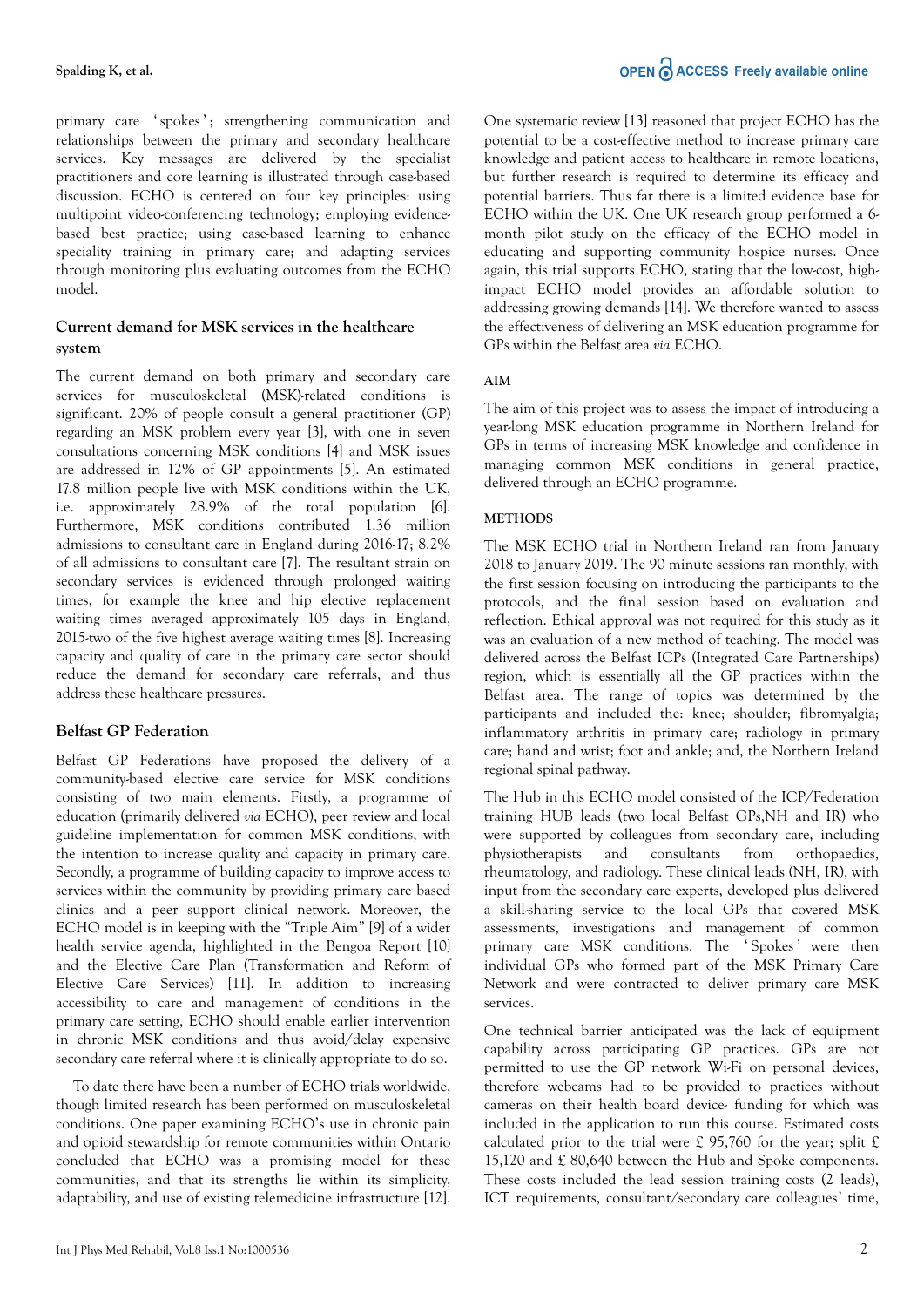## **Spalding K, et al.**

and the GP ICP/Federation participants (maximum 24 participants).

18 GPs participated in the MSK ECHO trial. Prior to starting, each participant completed a questionnaire covering demographic details, prior MSK experience, confidence in examining, treating and diagnosing various MSK complaints, confidence using the Northern Ireland Spinal Pathway, and confidence injecting common joint areas. They were also asked about their satisfaction with the quantity and quality of MSK education opportunities currently available for GPs. Finally, the participants were asked what they would like addressed during the programme and what they would like to gain from it (see Appendix I for the questionnaire).

Measurable outcomes established prior to the trial included: evidence of a reduction in referrals; patient satisfaction; GP satisfaction; reflection *via* annual appraisals; weekly surveys from the knowledge exchange to ensure continuous learning; and, overall summative assessment of Knowledge Framework. However, this paper focuses on reporting the questionnaire responses pre- and post-participation in the ECHO teaching programme.

## **RESULTS**

Ten of the original 18 GPs completed the final evaluation questionnaire, giving a response rate of 55.6%. At baseline, the majority were male (77.78%; 14 males, 4 females) and the average age was 49.4 years (range 37-63 years old). All participants were Members of the Royal College of General Practitioners. Other qualifications included: Fellowship of the Faculty of Sport and Exercise Medicine (F.FSEM) (16.67%; 3 participants); Diploma in Sport and Exercise Medicine (16.67%; 3 participants); Orthopaedic/Musculoskeletal Diploma (11.11%; 2 participants); Membership of the Royal College of Physicians (MRCP) (5.56%; 1 participant); and a Master's degree in another relevant area (5.56%; 1 participant). The participants' average number of years working as a GP and/or GP Partner was 19.8 years (range 8-34 years). Only 70% of those who completed the evaluation, had experience in MSK prior to this ECHO educational programme. Of the final respondents, 20.00% participated in 4-6 ECHO sessions, while the remainder participated in 7-9 sessions. Overall, 11 GPs on average attended each ECHO session, with a total of 16 case presentations discussed.

The participants were asked to rate their confidence out of five on a number of common primary care MSK components both before and after the intervention, with 1 inferring no/little confidence and 5 high confidence. Figure 1 shows that the mean weighted average confidence prior to starting the programme was 3.45 (range 3.29-3.65), and following ECHO was 4.08 (range 3.5-4.3); an improvement of 0.63 (+12.6%).



examining the individual body parts in general practice before the ECHO trial (blue) to after the trial (red).

Comparing the results before and after the MSK ECHO Network shows that the ECHO programme has helped improve the understanding of common MSK conditions (Figure 2), management of chronic MSK pain in primary care, confidence in undertaking common injections in primary care (Figure 3), and the understanding between primary and secondary care (Figure 4). The participants were also asked their general comments on the course, what they found most useful about the ECHO programme (Table 1) and aspects to improve the ECHO programme in the future (Table 2). The total cost of delivering this year-long education programme was £ 14,980.



**Figure 2:** The GPs' responses when asked if they agreed with the statement that their understanding of common MSK conditions in primary care had improved as a result of their participation in the MSK ECHO trial.



**Figure 3:** Comparison of the GPs' reported confidence in injecting common joint areas, such as the knee and the shoulder, within general practice before (blue) and after (red) the ECHO trial.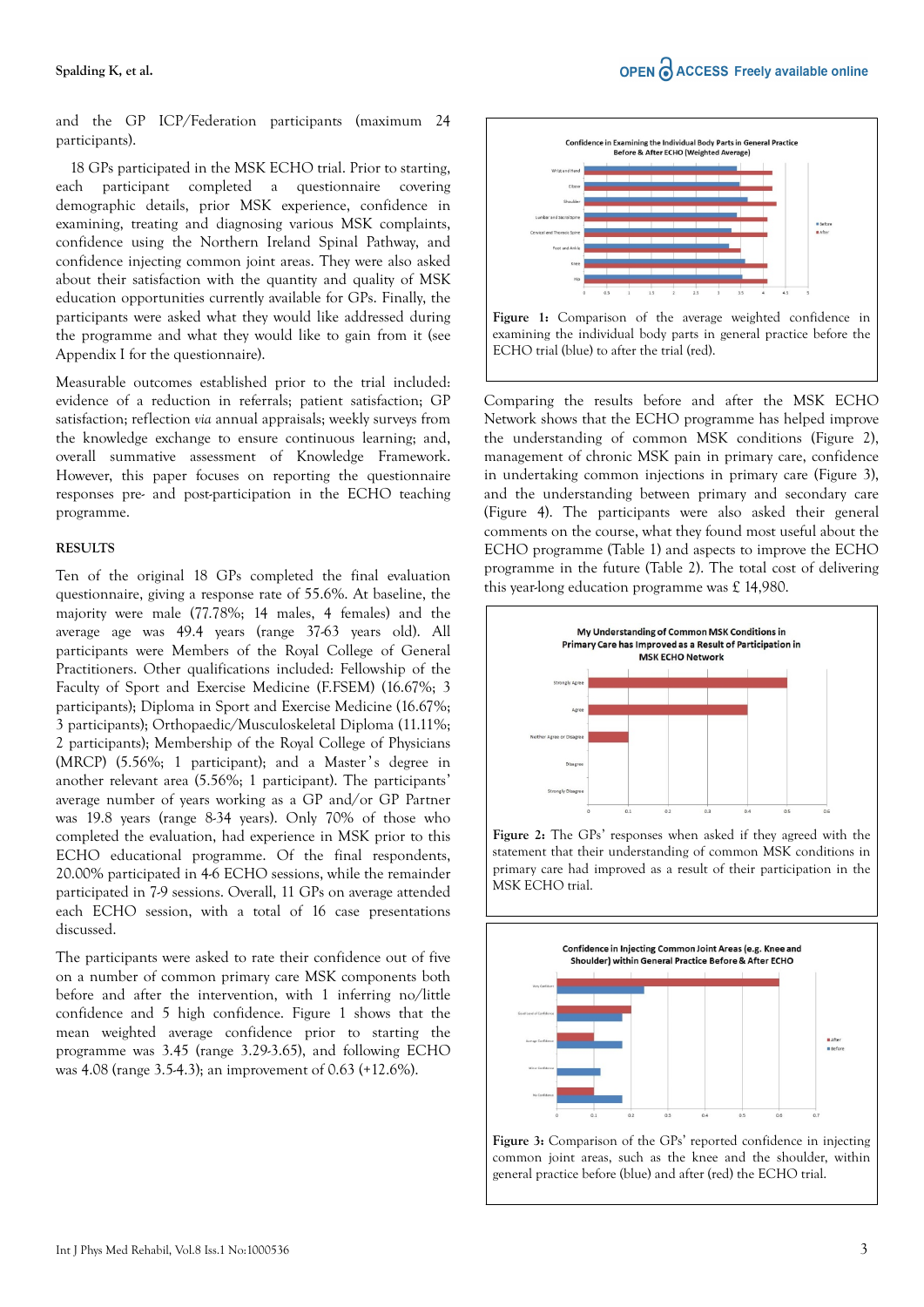

**Figure 4:** The GPs' responses when asked if they agreed with the statement that participation in the MSK ECHO network had enhanced understanding between the participating primary care, secondary care, and allied professionals.

**Table 1:** The GPs' written responses when asked what aspects of the MSK ECHO trial had been most useful

#### **What Aspect of MSK ECHO has been Most Useful?**

- 1 Opportunity to discuss with experts.
- 2 Good overview with allied health professionals (AHPs) input as well
- 3 Really enjoyed the lectures/talks by 'experts' but more importantly, the 2-way dialogue which it then generated. Peer group support with other GPs and secondary care colleagues.
- 4 Very useful topics every time, common case studies applicable to everyday scenarios
- 5 Consultant input into clinical cases
- 6 Contact with other clinicians of similar interest. Seeing the faces of and meeting new consultants
- 7 Learning
- 8 Specialist presentations (when done well)
- 9 Case based discussions with consultant input
- 10 I enjoyed the fibromyalgia session and the recent knee session. I also like learning and interacting with peers

**Table 2:** The GPs' written responses when asked what could have been done better or what they would have like to see included in the MSK ECHO trial.

**Is There Anything That Could Have Been Done Better or You Would Like To See Included?**

- 1 More primary care experts
- 2 Sometimes had feeling that we were disengaged from the process
- 3 There should be more opportunities to cover other common topics of MSK conditions in primary care.
- 4 Maybe doing a session on joint (esp shoulder) examination. Would need a live model at the hub
- 5 Maybe practical procedures, attend musculoskeletal clinics, videos of joint injections
- 6 It got better as the sessions progressed and they became less hospital orientated
- 7 I did not find our own case presentations particularly useful. I would suggest participants submitting cases/questions prior to the session and allowing the "expert" to incorporate these within their presentations-subsequent Q@A could then ensure these areas were fully covered.
- 8 Specialist presentations (when done well)
- 9 No
- 10 Possibly a mix of ECHO and face to face sessions

#### **DISCUSSION**

#### **Summary**

This initial MSK ECHO trial consisted of a number of experienced general practitioners, of which a significant number had noteworthy MSK exposure and/or relevant qualifications. These practitioners ('spokes') attended monthly videoconference meetings with secondary care experts (the 'hub') to learn and discuss MSK topics and cases over a one year period.

## **Strengths and limitations**

This paper is the first of its kind in assessing MSK teaching delivered *via* ECHO in the UK and has begun to show the potential benefits of employing an ECHO style model to expand the capacity of primary care in diagnosing and treating common MSK complaints. The results clearly show improvements and warrant further research to continue. The videoconferencing style can access hard-to-reach practices that may be omitted in traditional face-to-face education and thus helps implement standardised care of patients. Griffiths and Miller provide a good summary of the benefits- including overcoming physical and geographical boundaries and reducing feelings of intimidation or discomfort associated with new surroundings, and limitations- such as the dependence on access to the correct software and equipment and reliance on personal motivation, of e-mentoring in medicine [15].

One downfall of the study design was the response rate. Though this trial started with a relatively small cohort of participants (n18), the relatively low response rate of 55.56% may skew the results. Of those GPs who did complete the evaluation session, 20% only participated in 4-6 out of the 10 sessions held. These two factors should be investigated to establish how to increase the compliance to the ECHO schedule and ultimately improve the results.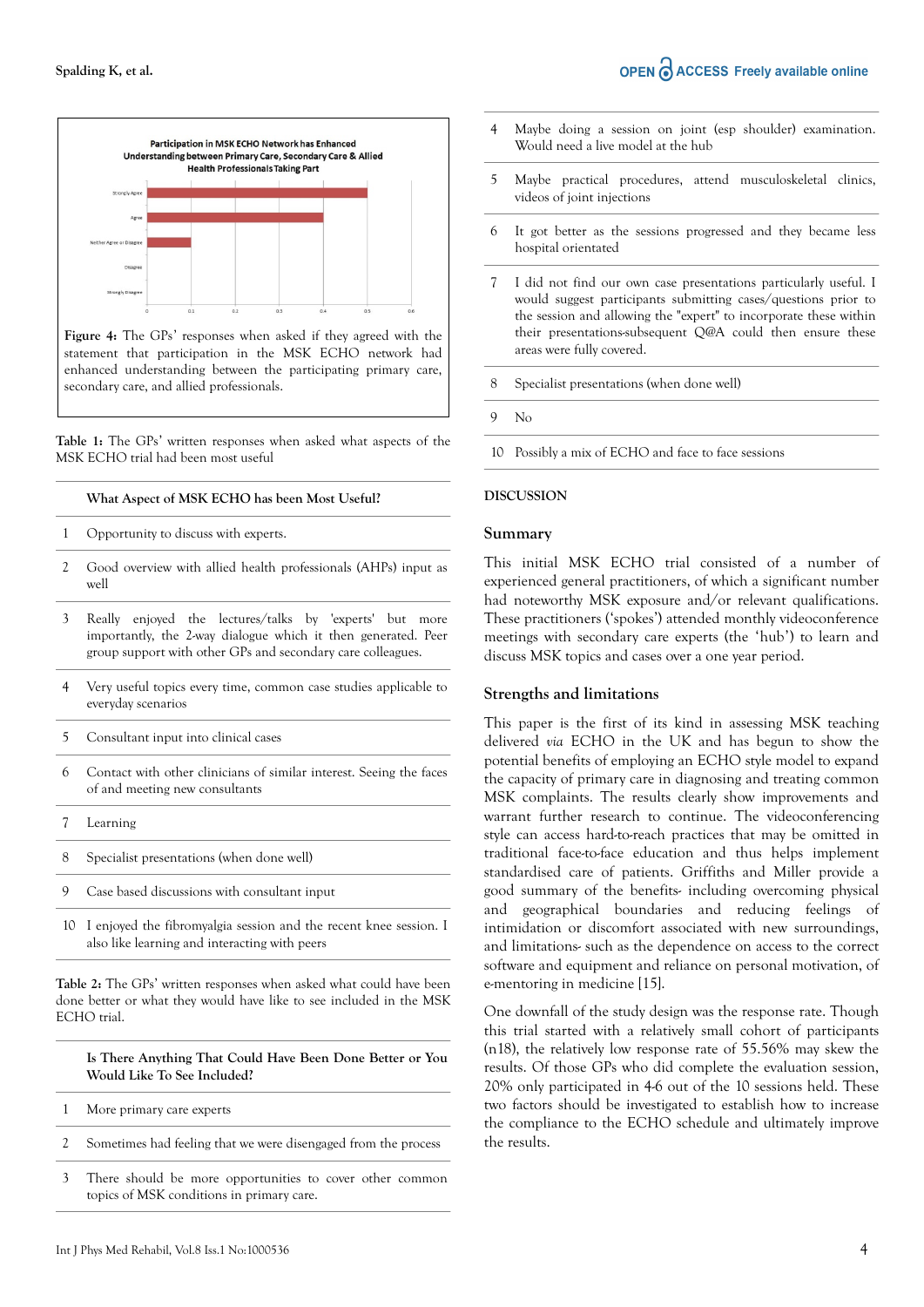## OPEN C ACCESS Freely available online

## **Comparison with existing literature**

Other ECHO trials also generally lasted 1-2 hours but, contrastingly, meetings were held weekly [14,16-18]. The duration of these trials ranged from three 12 week pilots [16] to 172 weekly ECHO sessions [18]. Wood et al. observed positive associations between participants' length of engagement and the degree to which they felt part of the community of practice [18].

Participants completed an initial questionnaire (n=18) and an evaluation questionnaire (n=10) at the end of the year which equates to a follow-up rate of 55.6%; not dissimilar to other trials [16,18]. Some trials investigated further the main barriers to attendance, for example Johnson et al. performed three 12 week series allowing the programme to be revised to improve the participant experience [16].

Our results show an increase in confidence and understanding of all the MSK conditions that were covered during ECHO. This is in line with other research which primarily used similar self-efficacy and feedback questionnaires/focus groups [14,16-18] and objective measurements of knowledge [14]. Furthermore, there was an increase in confidence in diagnosing and treating almost all commonly presenting MSK conditions, with injecting common joint areas and treating chronic MSK pain showing particular progress. The weighted confidence in examining the individual body parts increased across the board; with the average rising from 3.45 to 4.08 (Figure 1). The greatest improvements were observed in cervical and thoracic spine (+25%), while foot and ankle showed the least (+8%).

 In addition, participants had an opportunity to provide written feedback similar to previous research [16,14]. A significant number reported increased confidence in MSK practice as well as improved knowledge and understanding. The case-based learning, specialist presentations, and the two-way discussion with consultant expertise were reported to be some of the more helpful aspects of ECHO. Suggested improvements included involving more primary care experts, reducing the hospitalorientation of the discussions, and the future inclusion of practical sessions such as live models and MSK clinics. Though this latter suggestion may contradict the fundamental basis of ECHO whereby it can be taught at a distance (and thus have a broader inclusion), a mix of traditional ECHO and face-to-face sessions was mentioned relatively frequently.

In line with our results, some previous research highlights the need or analyses the use of distance learning and e-learning methods, such as telemedicine, in postgraduate medical education and practice [15,19-22]. For example, the multiprofessional e-learning package *maternity* PEARLS was an interactive distance-learning tool that demonstrated significant improvement in skills post-training [19]. Video consultations are already part of the GP education and assessment programme and it has been suggested that this technology could be used to educate both the doctor involved and those actively observing [20].

## **Implications for research and/or future practice**

The actual economic cost tallied £ 14,980-a fraction of the preliminary estimated cost of £ 95,760. Though this particular study was principally subjective in its follow up, future research should focus on ECHO's long-term impact on primary care referrals and diagnoses, waiting times for secondary care, and the cost-benefit ratio of implementing the programme on the NHS's limited budget. As this study has revealed significant benefits of ECHO with only a small financial impact, introducing it into the NHS as part of a wider research programme could be considered in order to start reaping the rewards and reducing the pressure on secondary care services as soon as possible.

## **How this fits in**

Previous research shows that ECHO is a low-budget high-impact method of increasing participant self-efficacy and knowledge over a large geographical area. It is hoped that ECHO will minimise disparities in healthcare across the UK, increase capacity of primary plus community care and thus decrease demand on secondary care services, and have minimal financial implications on the NHS. This research demonstrates that engagement of practitioners in ECHO can increase their understanding and confidence of common MSK complaints in general practice with minimal economic impact.

## **CONCLUSION**

Comparing the questionnaire results before and after this MSK ECHO trial within primary care has shown that this style of group-based learning centred on case-based discussions can significantly improve primary care practitioners' confidence and understanding of common MSK complaints. Thus, ECHO shows promise in being a cost-effective solution to the ever increasing demand on secondary care. Though future research is indicated to improve its efficacy and to quantify the cost-benefit of the model, it appears to be in the nations' interest to start employing an ECHO-style education programme across its primary care services to enhance quality of care and to prevent rising waiting times for secondary care services.

## **CONFLICT OF INTEREST**

None of the authors have any competing interests to declare.

## **DECLARATIONS**

All data related to this study has been published in this paper.

## **REFERENCES**

- 1. Komaromy M, Ceballos V, Zurawski A, Thomas Bodenheimer, David H, Arora S. Extension for Community Healthcare Outcomes (ECHO): A new model for community health worker training and support. J Public Health Policy 2018;39(2): 203-216.
- 2. Department of Health, Northern Ireland publication. Health and Wellbeing 2026 - Delivering Together 2017.
- 3. Arthritis Research UK National Primary Care Centre, Keele University. Musculoskeletal Matters: Bulletin 1 2009.
- 4. Jordan KP, Kadam UT, Hayward R, Porcheret M, Young C, Croft P. Annual consultation prevalence of regional musculoskeletal problems in primary care: An observational study. BMC Musculoskelet Disord 2010;11(1): 144.
- 5. Arthritis Research UK National Primary Care Centre, Keele University. Musculoskeletal Matters: Bulletin 2 2009.